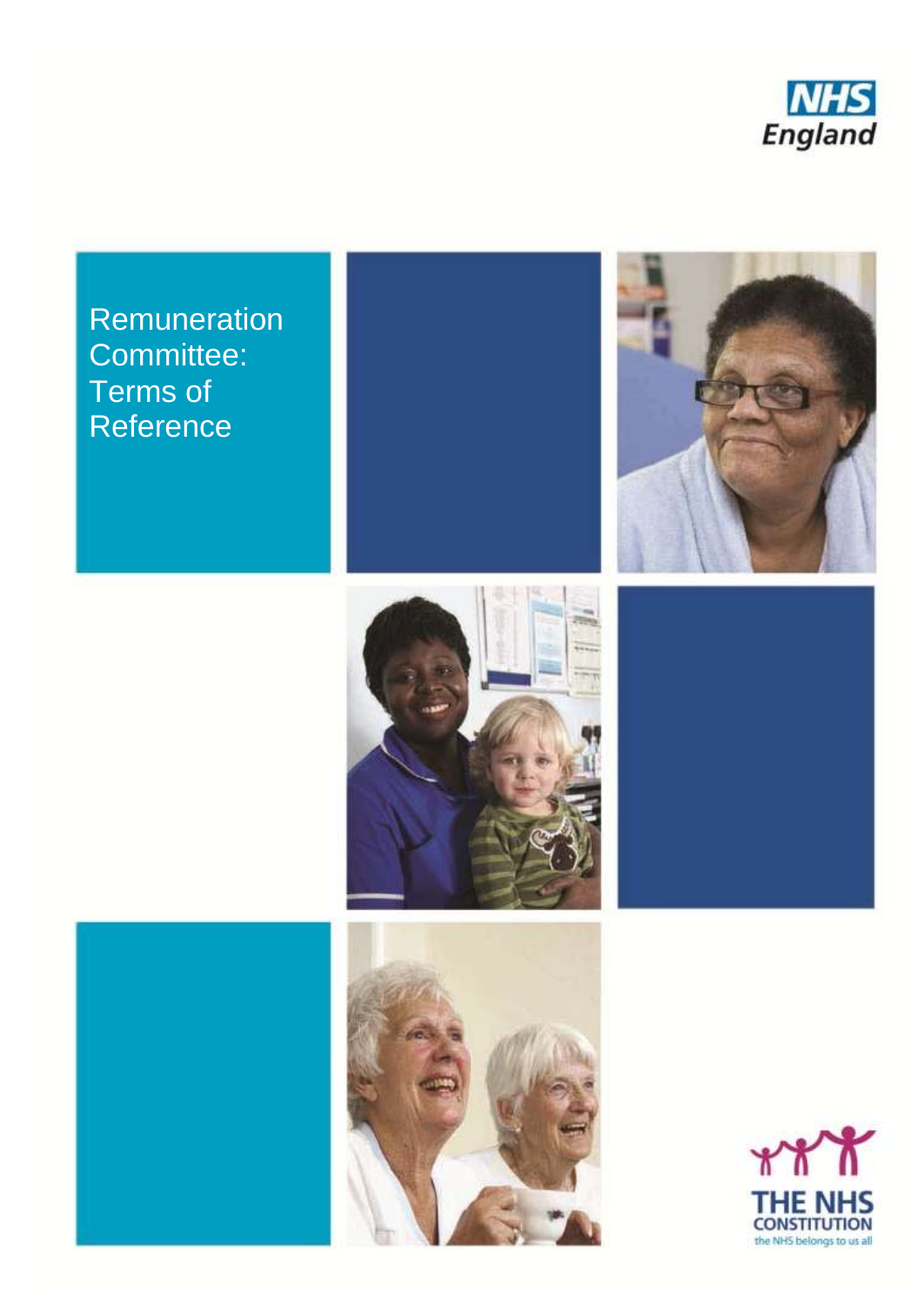# **Remuneration and terms of service committee**

# *Terms of Reference*

Issue Date: 5 April 2013

Document Number: POL\_0101

Prepared by: Human Resources Directorate, Head of Office

| Document Number: POL 0101 | Issue Date: 05-04-2013       | Version Number: 03.00 |
|---------------------------|------------------------------|-----------------------|
| Status: Awaiting Approval | Next Review Date: April 2014 | Page 2 of 7           |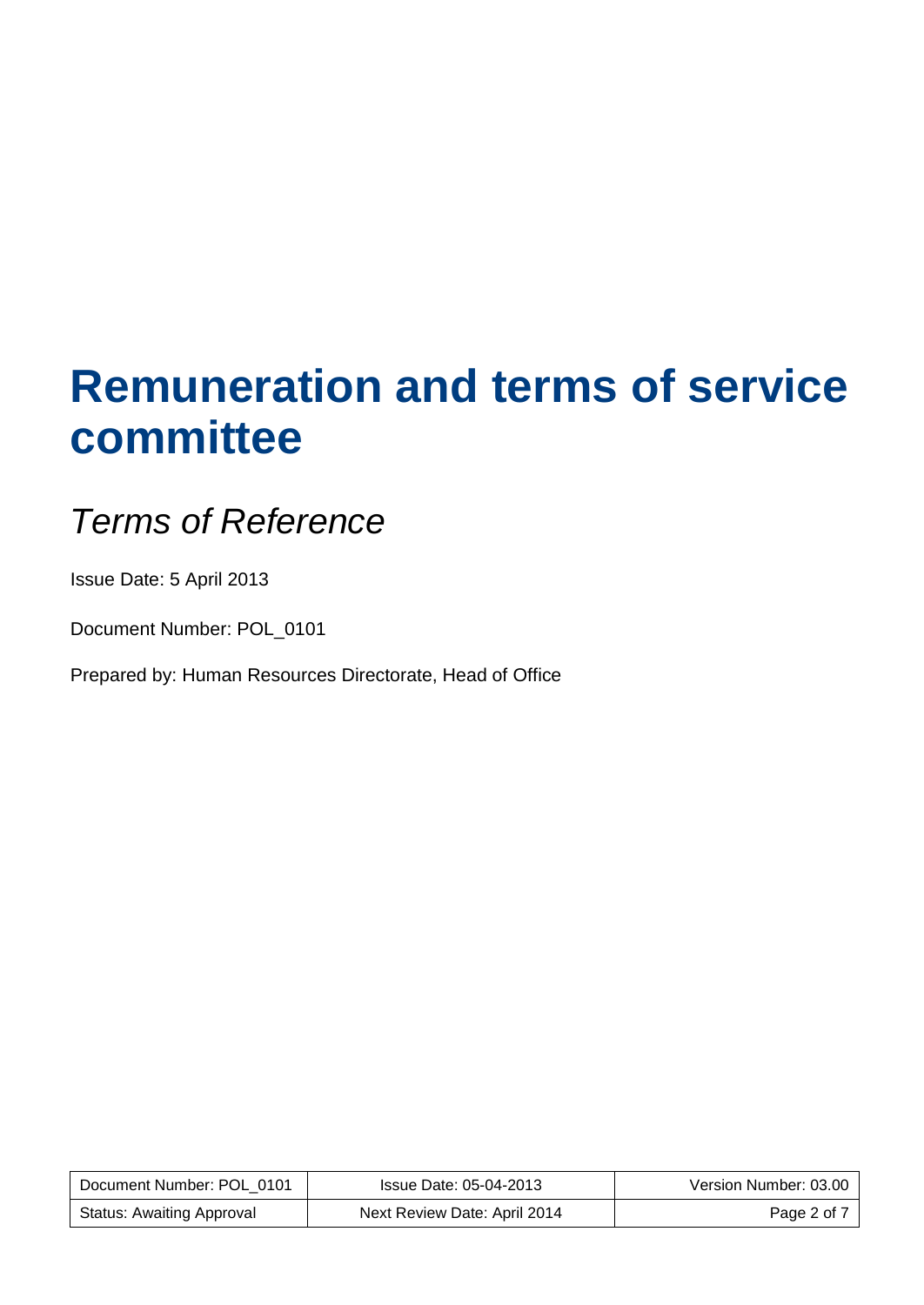# **1 Constitution**

1.1 The Board hereby resolves to establish a Committee to be known as the Remuneration and terms of service committee (The Committee). The Committee is a non-executive committee of the Board, which determines its Membership and Terms of Reference.

## **2 Delegated Authority**

- 2.1 Subject to any restrictions set out in relevant legislation, the Remuneration and terms of service committee is authorised by the Board to determine any matter within its terms of reference. The Committee will take proper account of National Agreements, for example Agenda for Change and guidance issued by the Government, the Department of Health and the NHS in reaching their determinations. The Committee may seek such independent information as may be necessary to inform their recommendations.
- 2.2 The Board has authorised to the Remuneration and terms of service committee to establish sub-committees. The Remuneration and terms of service committee shall determine the membership and terms of reference of those sub-committees.

#### **3 Accountability**

3.1 The Remuneration and terms of service committee is accountable to the Board

# **4 Reporting Line(s)**

4.1 The Committee will report in writing to the Board following each of its meetings in the form of a report from the Chair. The actions taken will be recorded in the Board's minutes. The Remuneration and terms of service committee minutes will be copied to all members of the Committee.

# **5 Objective(s)**

5.1 The Remuneration and terms of service committee's primary aim is to approve the appropriate remuneration and terms of service for the Chief Executive,

| Document Number: POL 0101        | Issue Date: 05-04-2013       | Version Number: 03.00 |
|----------------------------------|------------------------------|-----------------------|
| <b>Status: Awaiting Approval</b> | Next Review Date: April 2014 | Page 3 of 7           |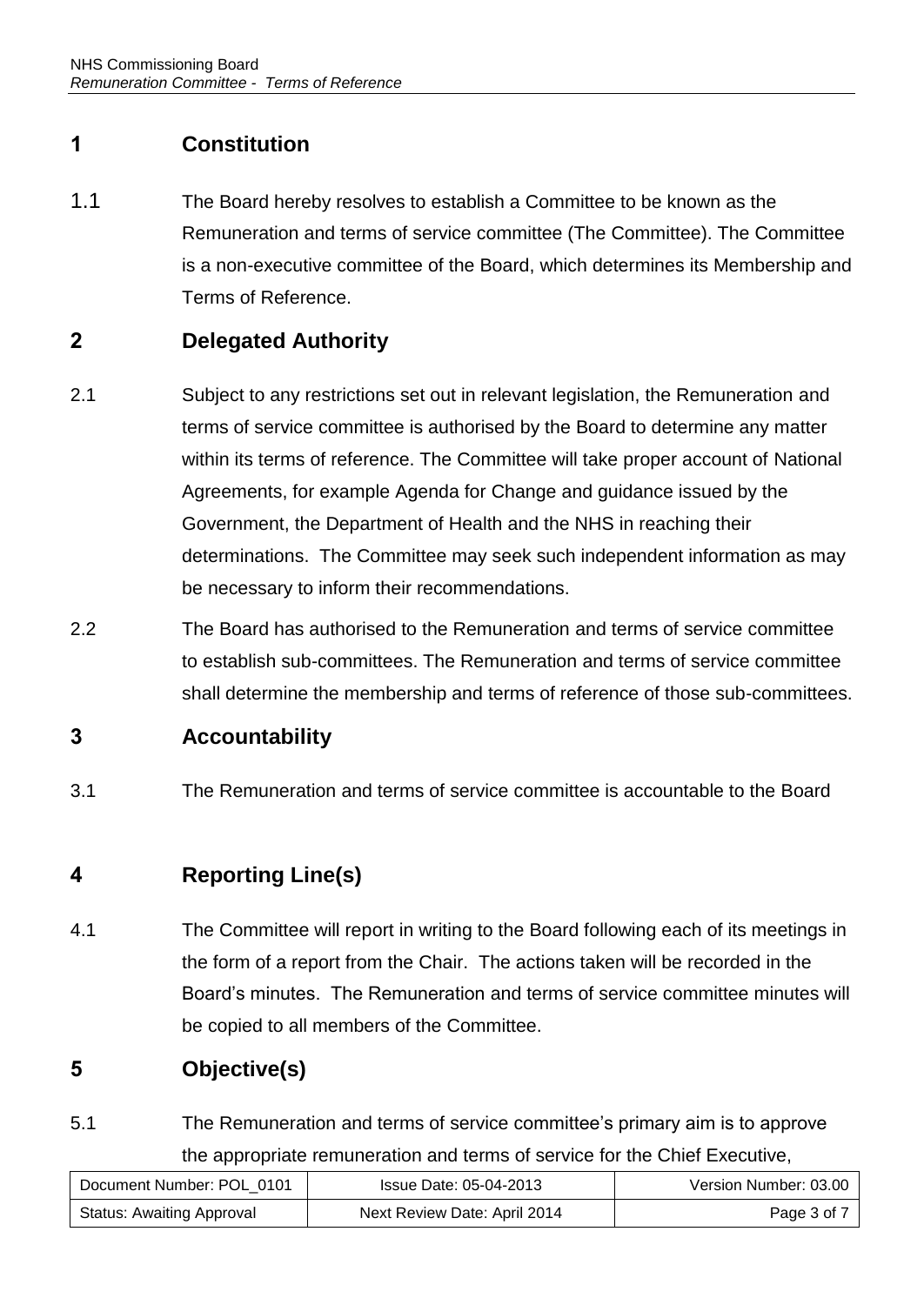Directors and other Very Senior Managers. In addition the Committee will consider some issues in relation to all staff employed by NHS England. The Committee will have delegated powers to act on behalf of the Authority within the approved Terms of Reference.

5.2 The Committee shall adhere to all relevant laws, regulations and policies in all respects including (but not limited to) determining levels of remuneration that are sufficient to attract, retain and motivate executive directors and senior staff whilst remaining cost effective.

#### **6 Duties**

- 6.1 The Committee will:
- 6.1.1 With regard to the Chief Executive, Directors and other Very Senior Managers, all aspects of salary (including any performance-related elements, bonuses).
- 6.1.2 Provisions for other benefits, including pensions and cars.
- 6.1.3 Arrangements for termination of employment and other contractual terms (decisions requiring dismissal shall be referred to the Board).
- 6.1.4 Ensuring that officers are fairly rewarded for their individual contribution to the Authority – having proper regard to the Authority's circumstances and performance and to the provisions of any national arrangements for such staff.
- 6.1.5 Proper calculation and scrutiny of termination payments taking account of such national guidance as is appropriate, advising on and overseeing appropriate contractual arrangements for such staff. This will apply to all NHS England staff.
- 6.1.6 Proper calculation and scrutiny of any special payments.
- 6.1.7 Approval of HR policies and procedures for all NHS England staff.
- 6.1.8 Provision of guidance and benchmarking for CCGs on pay issues as appropriate.

| Document Number: POL 0101        | Issue Date: 05-04-2013       | Version Number: 03.00 |
|----------------------------------|------------------------------|-----------------------|
| <b>Status: Awaiting Approval</b> | Next Review Date: April 2014 | Page 4 of 7           |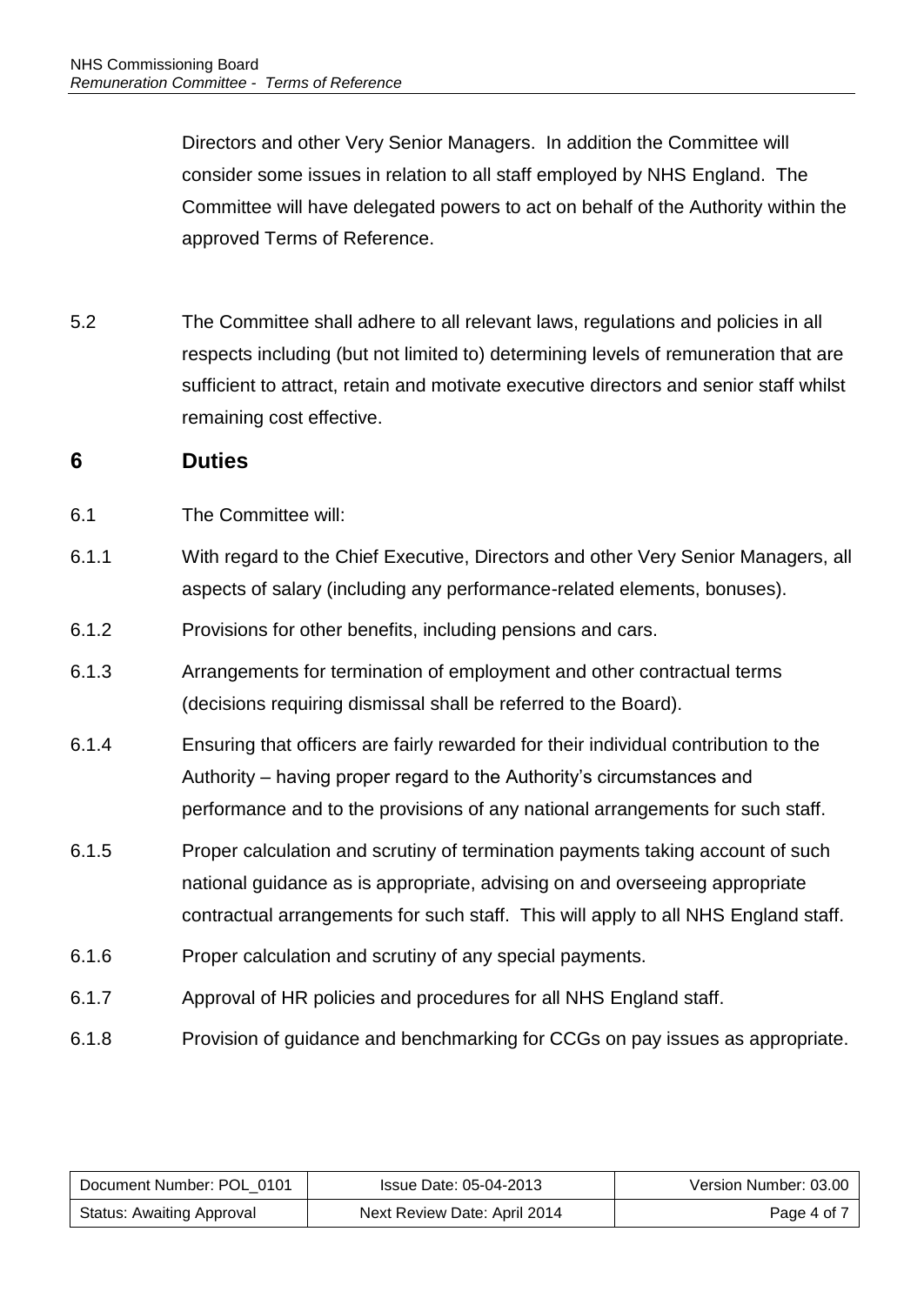#### **7 Permanency**

7.1 The Remuneration and terms of service committee is a permanent Committee.

#### **8 Membership**

- 8.1 Members are appointed by the Board.
- 8.2 **Chair**
- 8.2.1 NHS England Chair

#### 8.3 **Other Members**

8.3.1 Two non executive directors

#### 8.4 **In Attendance (not members and no voting rights)**

- 8.4.1 The Chief Executive may attend to advise the Committee for the purpose of approval of Directors' and other staff members' terms and conditions of service. The Chief Executive will not attend for discussions about his/her own remuneration and terms of service.
- 8.4.2 Other Directors may be invited to attend the meeting for the purpose of providing advice and/or clarification to the Committee.

#### **9 Quorum**

9.1 The meeting will be quorate if two of the Non-Executive Committee members are present.

#### **10 Attendance**

10.1 Members to aim to attend 100% of meetings.

#### **11 Secretariat**

11.1 A senior human resources professional will attend the Committee to provide expert advice on remuneration.

| Document Number: POL 0101        | Issue Date: 05-04-2013       | Version Number: 03.00 |
|----------------------------------|------------------------------|-----------------------|
| <b>Status: Awaiting Approval</b> | Next Review Date: April 2014 | Page 5 of 7           |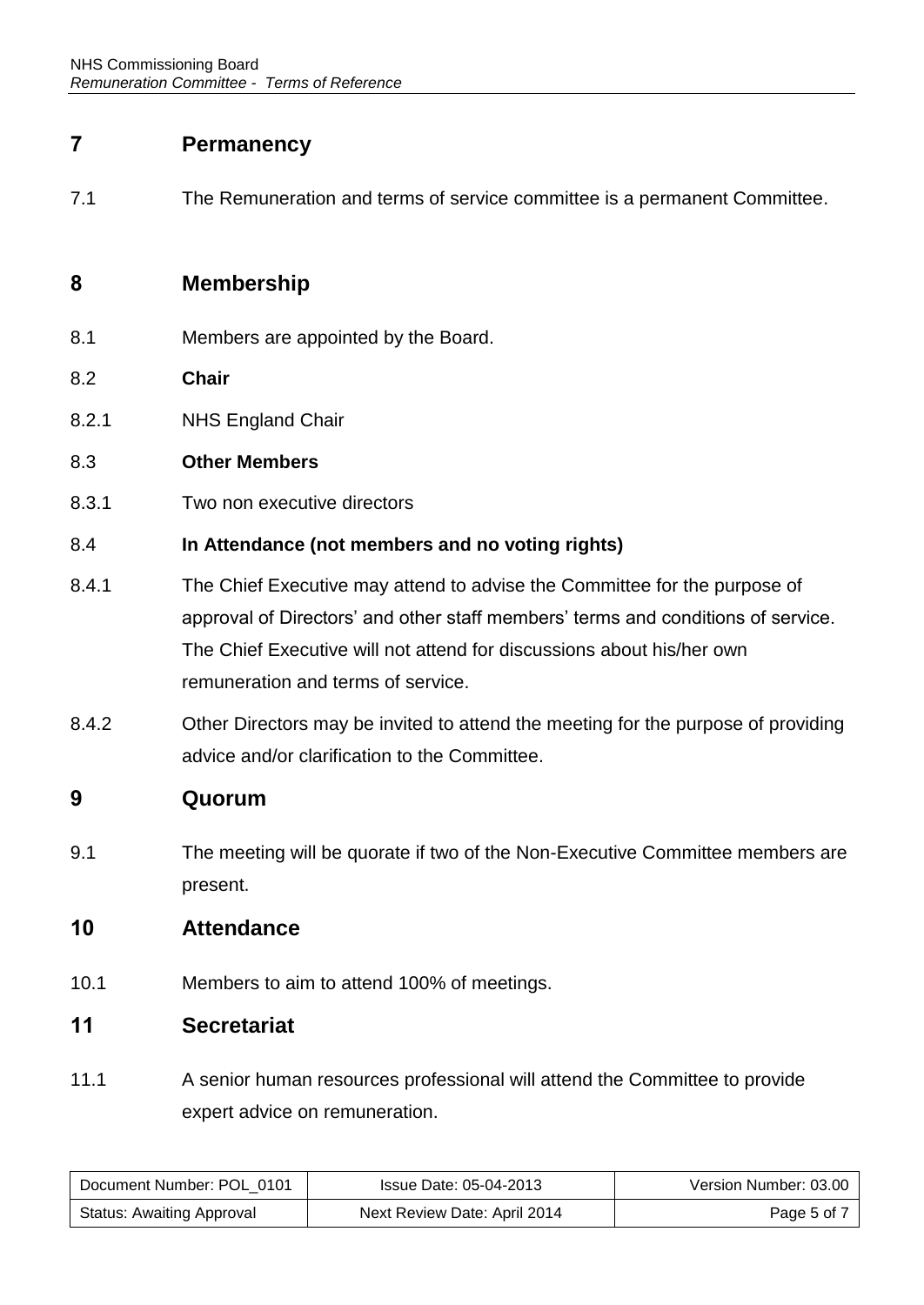### **12 Frequency of Meetings**

12.1 The committee shall meet not less than twice a year

#### **13 Papers**

- 13.1 The Secretary to agree the agenda with the Chair.
- 13.2 Papers to be distributed to members and those in attendance 7 days in advance of the meeting.

#### **14 Review of Terms of Reference**

- 14.1 These terms of reference to be reviewed annually.
- 14.2 The outcome of that review to be reported to the Board, together with any recommendations for amendment.
- 14.3 These terms of reference will be reviewed more frequently should the need arise.

| Document Number: POL 0101 | Issue Date: 05-04-2013       | Version Number: 03.00 |
|---------------------------|------------------------------|-----------------------|
| Status: Awaiting Approval | Next Review Date: April 2014 | Page 6 of 7           |